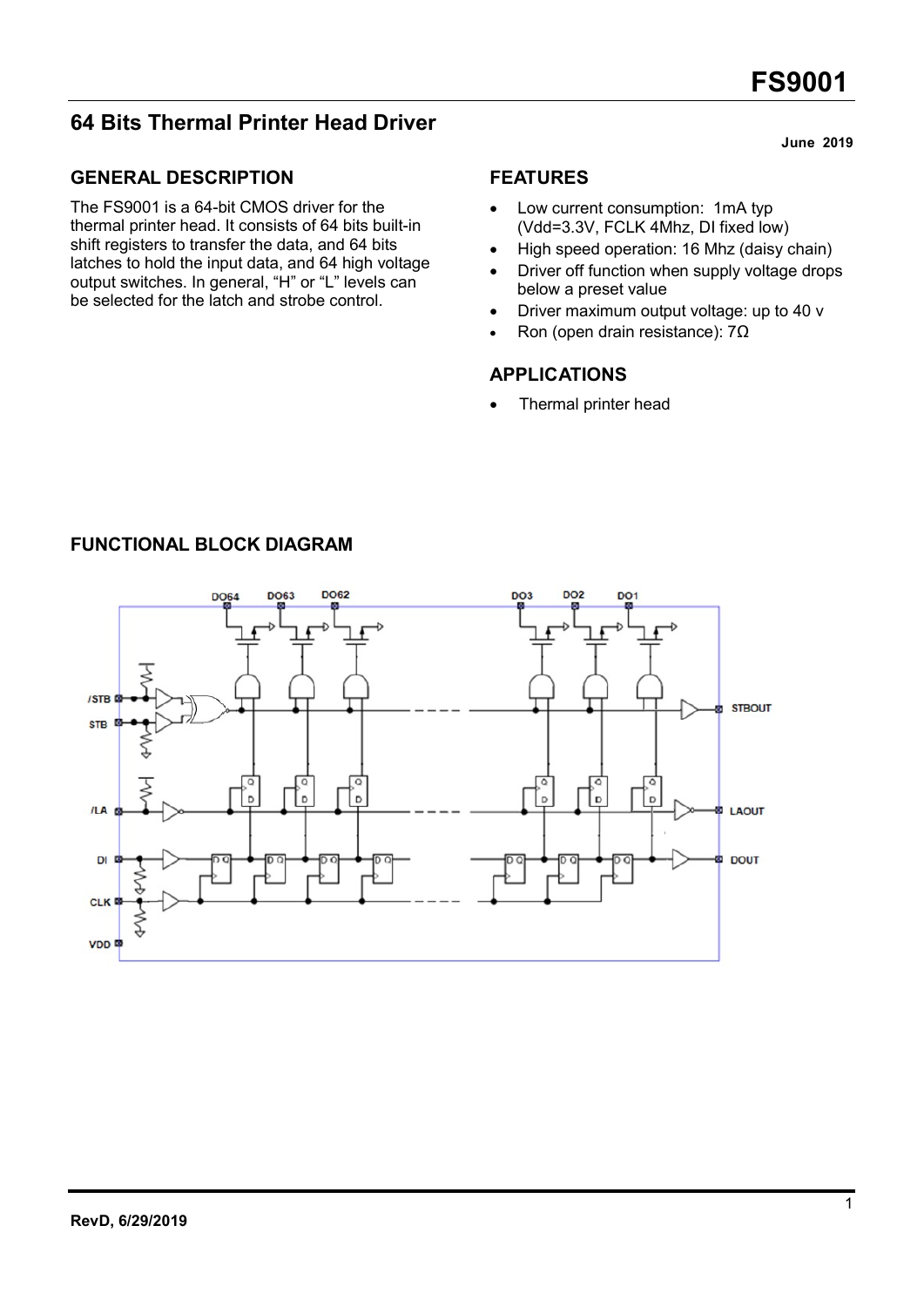## Operation Description

During normal operation, 64-bit shift register reads the data from the input, DI, on the rising edge of the CLK input. The operation of latch circuit depends on the level of /LAT; it only reads the data from the shift registers when its level is LOW, and it holds the data of the shift register when the level is HIGH.

The latched data enables the respective output when /STB is LOW and STB is HIGH. The driver output transistor turns on when its corresponding latch register data is HIGH, and off when LOW. Turning /STB HIGH or STB LOW will also turn all driver output transistors off.

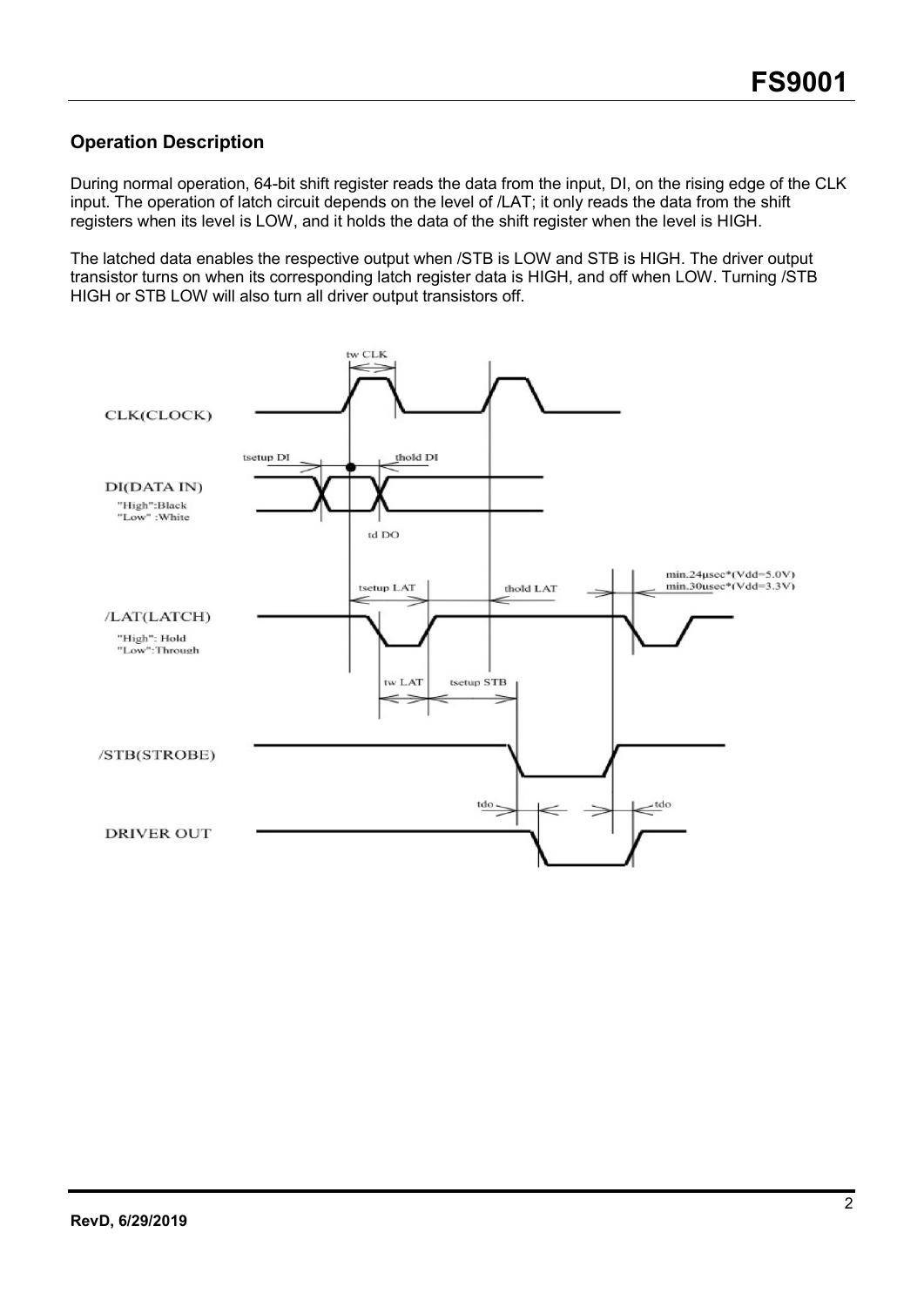# Pin Information

| <b>PAD Name</b> | <b>I/O</b>   | <b>Description</b>                                                                                                                                                                    |
|-----------------|--------------|---------------------------------------------------------------------------------------------------------------------------------------------------------------------------------------|
| DI              | $\mathbf{I}$ | Serial data input for 64-bit shift register                                                                                                                                           |
| <b>DOUT</b>     | $\circ$      | Serial data output for 64-bit shift register                                                                                                                                          |
| <b>CLK</b>      | <b>I</b>     | Clock input                                                                                                                                                                           |
| /LAT            | $\mathbf{I}$ | Data latch signal control:<br>When LAT_B="H" : holds the preceding data<br>a.<br>When LAT_B="L" : reads the data of the shift register<br>LAT_B : pull-up resistor is built-in.<br>b. |
| LAT OUT         | O            | Latch output                                                                                                                                                                          |
| /STB            | I            | Data enable signal control :<br>When STB = "H" & STB_B= "L" : outputs the latch data to driver<br>a.                                                                                  |
| <b>STB</b>      | $\mathbf{I}$ | Other case : disable the output<br>STB B: pull-up resistor is built-in. STB: pull-down resistor is built-in.<br>b.                                                                    |
| STB OUT         | O            | STB output                                                                                                                                                                            |
| Vdd             |              | Positive power supply for logic function (2.7V~5.25V)                                                                                                                                 |
| <b>GND</b>      |              | Ground for logic function and driver                                                                                                                                                  |
| DO1-DO64        | O            | Driver outputs (open-drained NMOS)                                                                                                                                                    |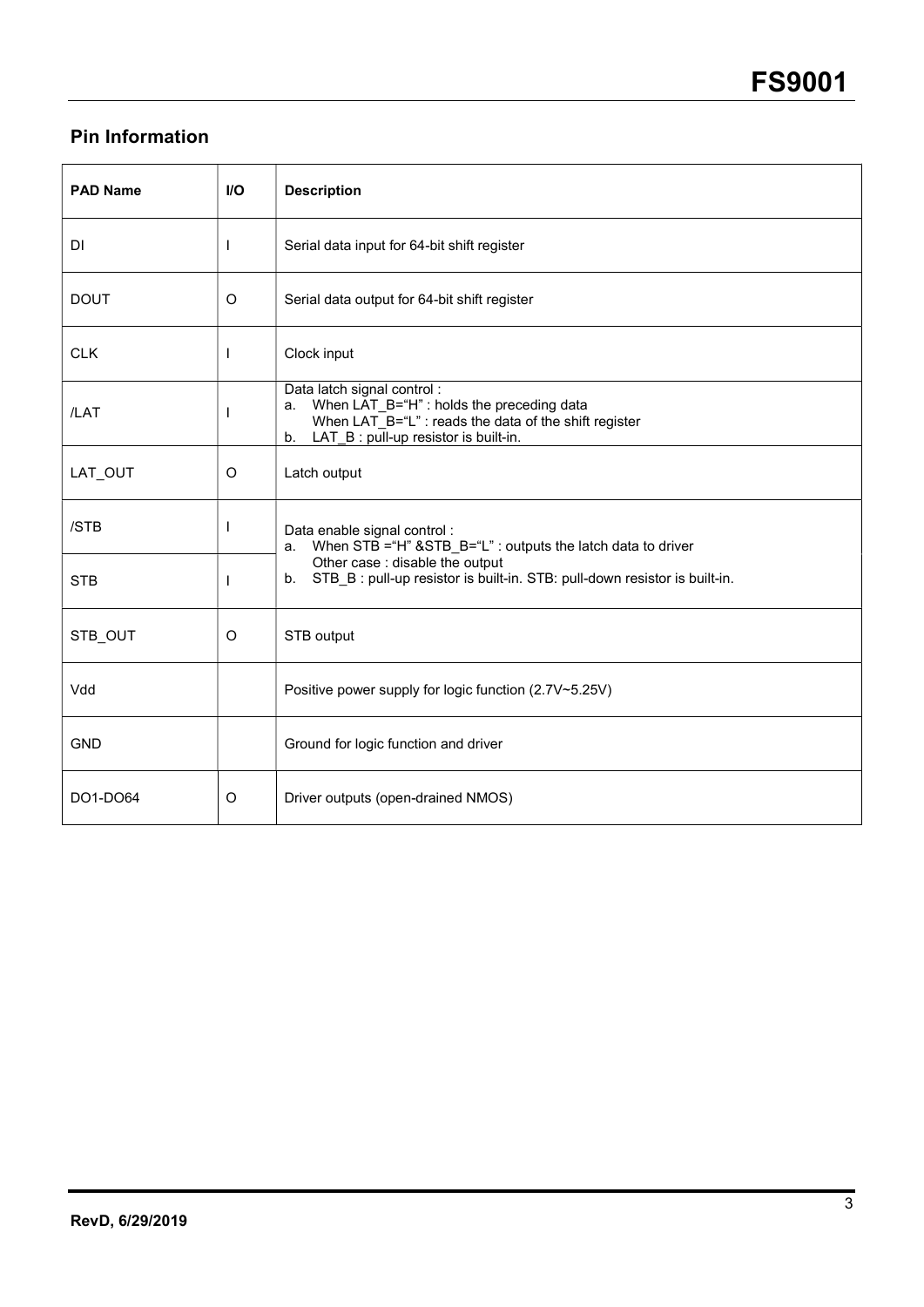#### ABSOLUTE MAXIMUM RATINGS

| DO1, DO2DO64 to GND Voltage                                             | $-0.3V \sim 45V$                 |
|-------------------------------------------------------------------------|----------------------------------|
| /STB, STB, /LA,, DI, CLK, Vdd, STB OUT, LA OUT,<br>DOUT, to GND Voltage | $-0.3V \sim 6V$                  |
| Operation frequency                                                     | 16 MHz                           |
| Operating temperature range, TA                                         | -40°C~85°C                       |
| Storage temperature range, T <sub>STG</sub>                             | $-55^{\circ}$ ~+150 $^{\circ}$ C |

Note:

Stresses beyond those listed under "Absolute Maximum Ratings" may cause permanent damage to the device. These are stress ratings only and functional operation of the device at these or any other condition beyond those indicated in the operational sections of the specifications is not implied. Exposure to absolute maximum rating conditions for extended periods may affect device reliability.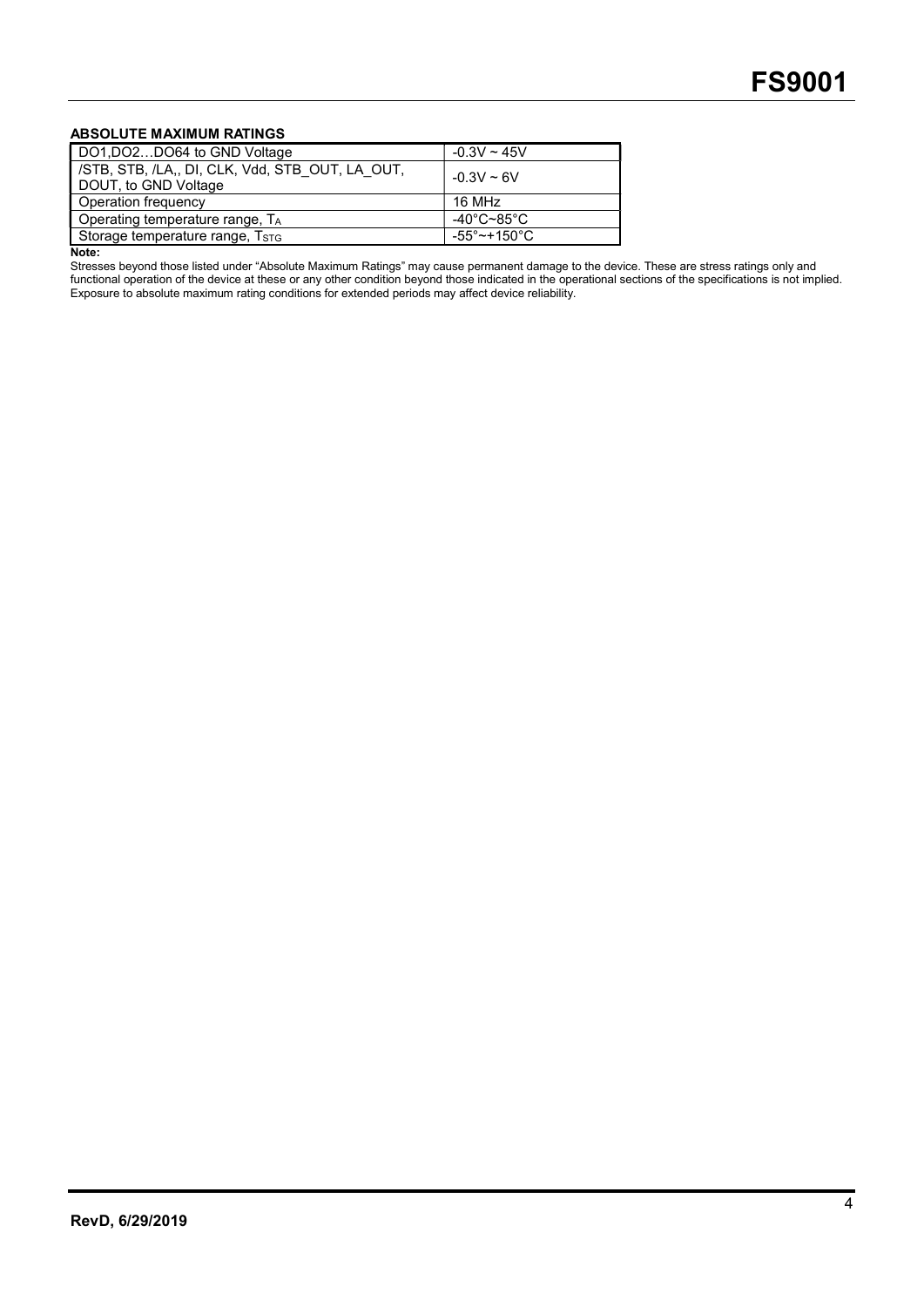## ELECTRICAL CHARACTERISTICS

Test condition is  $T_A = 25^{\circ}$ C, V<sub>DD</sub> = 3.3V, unless otherwise specified.

| Item                                      | Symbol            | Min.      | Typ.           | Max.      | Unit       |
|-------------------------------------------|-------------------|-----------|----------------|-----------|------------|
| Voltage at open Drain                     | VH                |           |                | 40        | $\vee$     |
| Logic voltage                             | Vdd               | 2.7       | 3.3            | 5.5       | $\vee$     |
| Max open Drain sturated Resistance        | Ron               |           | $\overline{7}$ |           | Ohms       |
| Logic current<br>(FDI=fCLK/2, FCLK= 6MHZ) | Idd               |           |                | 50        | mA         |
| Input voltage (High)                      | <b>VIH</b>        | $0.8*Vdd$ |                | Vdd       | $\vee$     |
| Input voltage (Low)                       | VIL               | 0         |                | $0.2*Vdd$ | $\vee$     |
| Data input current (DI) High              | <b>IHDI</b>       |           |                | 0.1       | uA         |
| STB (High)                                | <b>IIH STB</b>    |           |                | 40        | uA         |
| /STB (Low)                                | IIL /STB          |           |                | 40        | uA         |
| Clock input current (High)                | <b>IIH CLK</b>    |           |                | 0.1       | uA         |
| Latch input current (Low)                 | <b>IIL /LAT</b>   |           |                | 40        | uA         |
| Clock frequency                           | FCLK              |           |                | 16        | <b>MHz</b> |
| Clock width                               | Tw CLK            | 30        |                |           | ns         |
| Data setup time                           | Tsetup DI         | 15        |                |           | ns         |
| Data hold time                            | Thold DI          | 15        |                |           | ns         |
| Latch width                               | Tw LAT            | 40        |                |           | ns         |
| Latch Setup time                          | <b>Tsetup LAT</b> | 60        |                |           | ns         |
| Latch Hold time                           | <b>Thold LAT</b>  | 30        |                |           | ns         |
| STB setup time                            | Tsetup STB        | 300       |                |           | ns         |
| Driver out delay time                     | Tdo               |           |                | 24        | <b>us</b>  |
| Under-voltage lockout (DOx disabled)      | <b>UVLO</b>       | 1.5       | $\overline{2}$ | 2.5       | $\vee$     |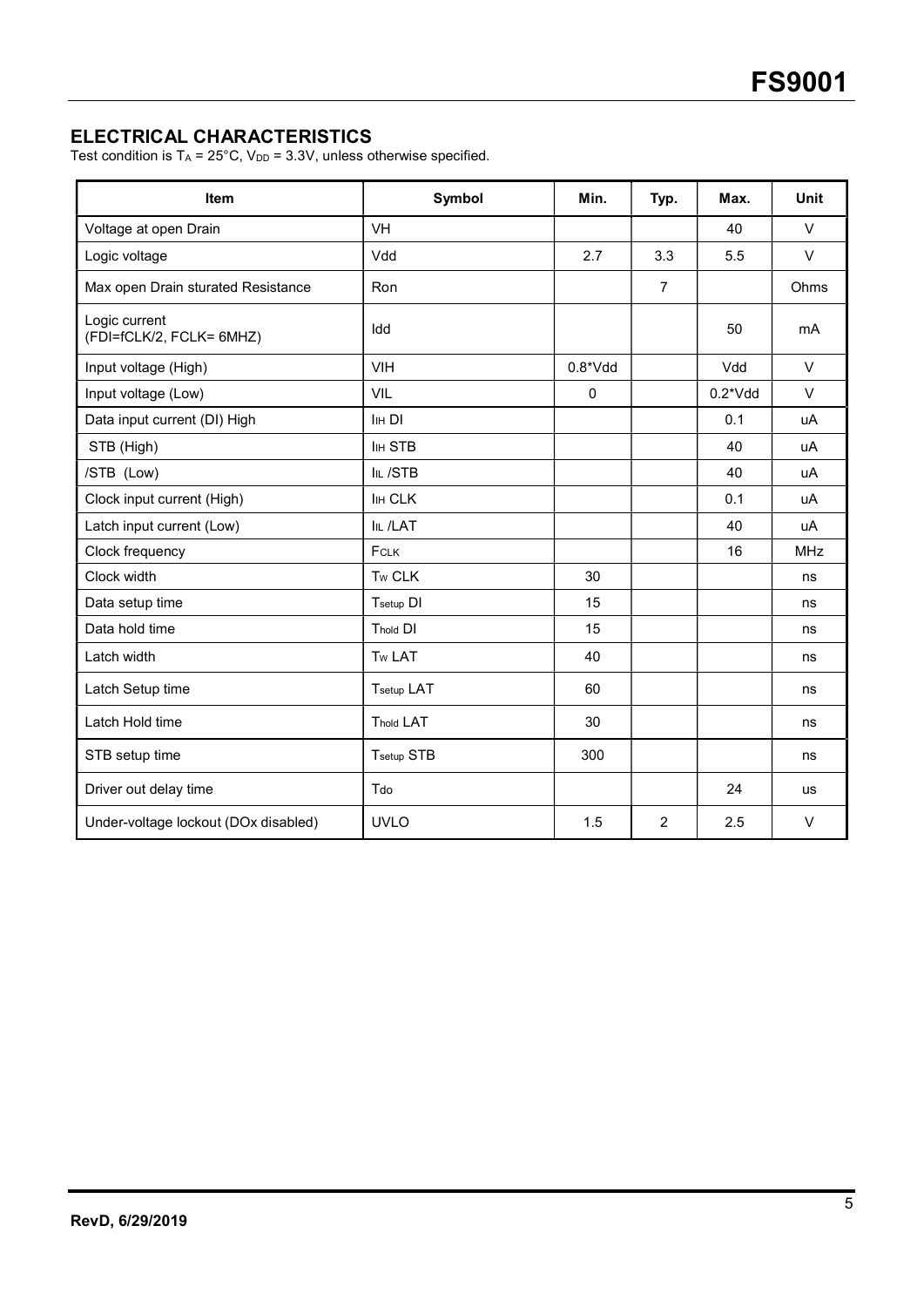## Pad Coordinates

(The origin of the coordinates axes is the center of the chip) unit: (um)

| <b>PAD</b>     | Name        | X          | У         | <b>PAD</b> | Name    | X.        | У    | <b>PAD</b> | Name          | X          | у         |
|----------------|-------------|------------|-----------|------------|---------|-----------|------|------------|---------------|------------|-----------|
| NO.            |             |            |           | NO.        |         |           |      | NO.        |               |            |           |
| 1.             | LA_OUT      | $-2646.20$ | 55.00     | 32         | DO_24   | $-674.76$ | 41.8 | 63         | DO_55         | 1619.24    | 41.8      |
| $\overline{2}$ | LA B        | $-2562.70$ | $-131.00$ | 33         | DO_25   | $-600.76$ | 41.8 | 64         | DO_56         | 1693.24    | 41.8      |
| 3              | STB_B       | 2489.10    | $-131.00$ | 34         | DO_26   | $-526.76$ | 41.8 | 65         | DO_57         | 1767.24    | 41.8      |
| 4              | DO_1_TEXT   | $-2646.28$ | 138       | 35         | DO_27   | $-452.76$ | 41.8 | 66         | DO_58         | 1841.24    | 41.8      |
| 5              | <b>STB</b>  | 2563.10    | $-131.00$ | 36         | DO_28   | $-378.76$ | 41.8 | 67         | DO_59         | 1915.24    | 41.8      |
| 6              | <b>VDD</b>  | $-2487.70$ | $-131.00$ | 37         | DO_29   | $-304.76$ | 41.8 | 68         | DO_60         | 1989.24    | 41.8      |
| 7              | DI          | $-2636.70$ | $-131.00$ | 38         | DO_30   | $-230.76$ | 41.8 | 69         | DO_61         | 2063.24    | 41.8      |
| 8              | <b>FCLK</b> | 2415.10    | $-131.00$ | 39         | DO_31   | $-156.76$ | 41.8 | 70         | DO_62         | 2137.24    | 41.8      |
| 9              | $DO_1$      | -2376.76   | 41.8      | 40         | DO_32   | $-82.76$  | 41.8 | 71         | DO_63         | 2211.24    | 41.8      |
| 10             | $DO_2$      | $-2302.76$ | 41.8      | 41         | DO_33   | $-8.76$   | 41.8 | 72         | DO_64         | 2285.24    | 41.8      |
| 11             | $DO_3$      | $-2228.76$ | 41.8      | 42         | DO_34   | 65.24     | 41.8 | 73         | DO_64_TEXT    | 2520.39    | 138       |
| 12             | $DO_4$      | $-2154.76$ | 41.8      | 43         | DO_35   | 139.24    | 41.8 | 74         | <b>STBOUT</b> | 2646.60    | 11.01     |
| 13             | $DO_5$      | $-2080.76$ | 41.8      | 44         | DO_36   | 213.24    | 41.8 | 75         | DOUT64        | 2637.10    | $-131.00$ |
| 14             | $DO_6$      | $-2006.76$ | 41.8      | 45         | DO_37   | 287.24    | 41.8 | 76         | <b>GND</b>    | $-2098.34$ | $-166.65$ |
| 15             | $DO_7$      | $-1932.76$ | 41.8      | 46         | DO_38   | 361.24    | 41.8 | 77         | <b>GND</b>    | $-1506.34$ | $-166.65$ |
| 16             | $DO_8$      | $-1858.76$ | 41.8      | 47         | DO_39   | 435.24    | 41.8 | 78         | <b>GND</b>    | $-914.34$  | $-166.65$ |
| 17             | $DO_9$      | $-1784.76$ | 41.8      | 48         | DO_40   | 509.24    | 41.8 | 79         | GND           | $-322.34$  | $-166.65$ |
| 18             | $DO_10$     | $-1710.76$ | 41.8      | 49         | DO_41   | 583.24    | 41.8 | 80         | <b>GND</b>    | 269.66     | $-166.65$ |
| 19             | DO_11       | $-1636.76$ | 41.8      | 50         | DO_42   | 657.24    | 41.8 | 81         | <b>GND</b>    | 861.66     | $-166.65$ |
| 20             | $DO_12$     | $-1562.76$ | 41.8      | 51         | Dout_43 | 731.24    | 41.8 | 82         | <b>GND</b>    | 1453.66    | $-166.65$ |
| 21             | $DO_13$     | $-1488.76$ | 41.8      | 52         | DO_44   | 805.24    | 41.8 | 83         | <b>GND</b>    | 2045.66    | $-166.65$ |
| 22             | DO_14       | $-1414.76$ | 41.8      | 53         | DO_45   | 879.24    | 41.8 |            |               |            |           |
| 23             | DO_15       | $-1340.76$ | 41.8      | 54         | DO_46   | 953.24    | 41.8 |            |               |            |           |
| 24             | DO_16       | $-1266.76$ | 41.8      | 55         | DO_47   | 1027.24   | 41.8 |            |               |            |           |
| 25             | $DO_17$     | $-1192.76$ | 41.8      | 56         | DO_48   | 1101.24   | 41.8 |            |               |            |           |
| 26             | DO_18       | $-1118.76$ | 41.8      | 57         | DO_49   | 1175.24   | 41.8 |            |               |            |           |
| 27             | DO_19       | $-1044.76$ | 41.8      | 58         | DO_50   | 1249.24   | 41.8 |            |               |            |           |
| 28             | DO_20       | $-970.76$  | 41.8      | 59         | DO_51   | 1323.24   | 41.8 |            |               |            |           |
| 29             | DO_21       | $-896.76$  | 41.8      | 60         | DO_52   | 1397.24   | 41.8 |            |               |            |           |
| 30             | DO_22       | $-822.76$  | 41.8      | 61         | DO_53   | 1471.24   | 41.8 |            |               |            |           |
| 31             | DO_23       | $-748.76$  | 41.8      | 62         | DO_54   | 1545.24   | 41.8 |            |               |            |           |